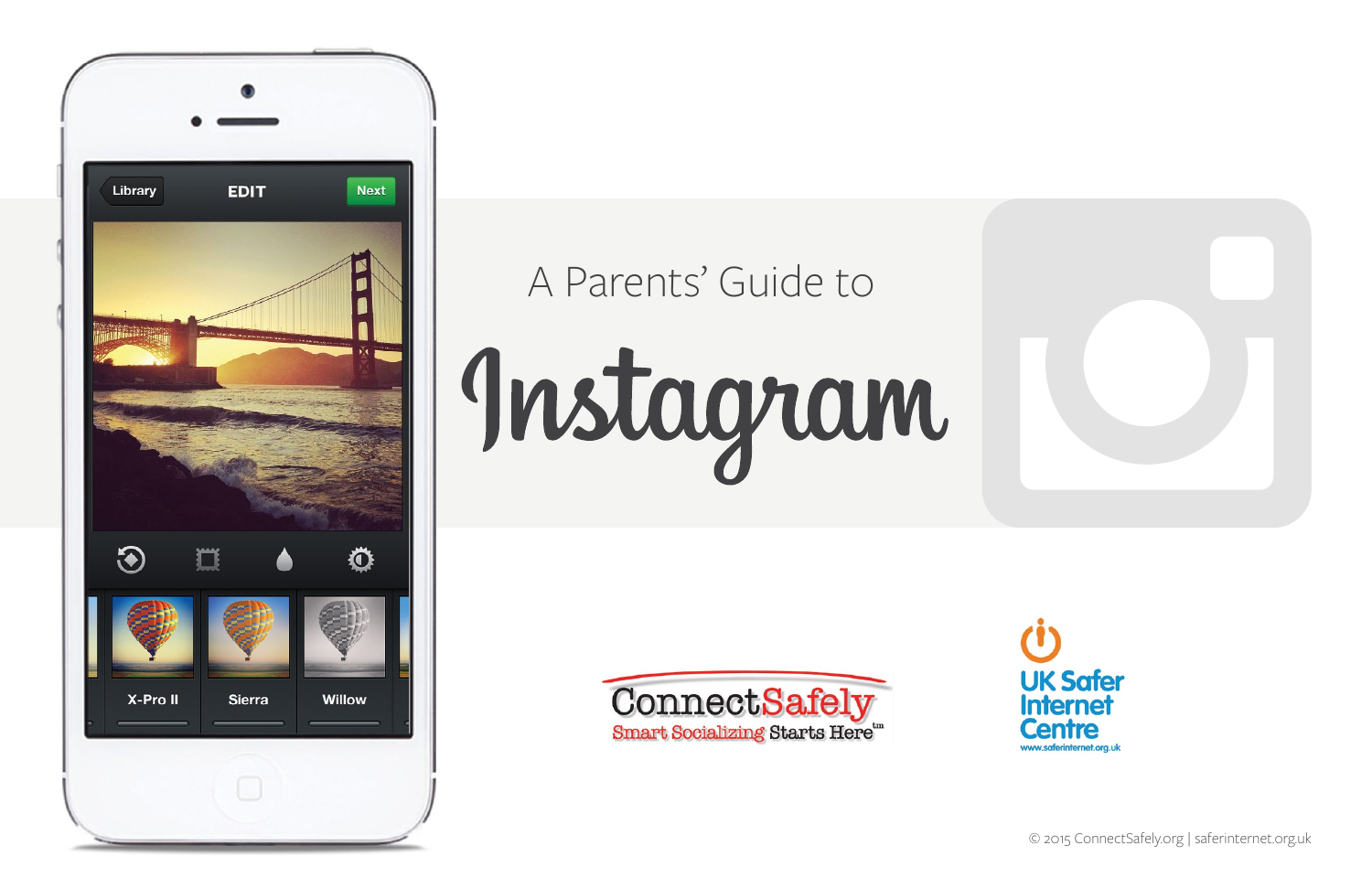# At the UK Safer Internet Centre, one of our key objectives is to develop new educational and awareness-raising resources for parents in the name of helping teens stay safe online.

The Safer Internet Centre provides a Helpline for professionals working with young people in the UK with any online safety issues they may face themselves or with young people in their care. The people who work on the helpline are recognised as experts in the field of online safety in the UK and they have a strong relationship with Instagram; working together to minimise online safety issues within the app and helping to educate the wider community about socially acceptable behaviour online. We realise the important role parents play in the education of acceptable online behaviour and are delighted to be working with Instagram to help provide more advice and guidance for parents.

People love using Instagram for communicating with family and friends and many young people also use it for learning and creative expression. When it comes to making good decisions about photos online – whether it's how to control your own or what do with other peoples – young people in the UK should be able to ask their parents for guidance. That's why as parents, we need to be well informed about the issues teens face when they go online. This guide will help prepare you to give young people the guidance they need.

— UK Safer Internet Centre

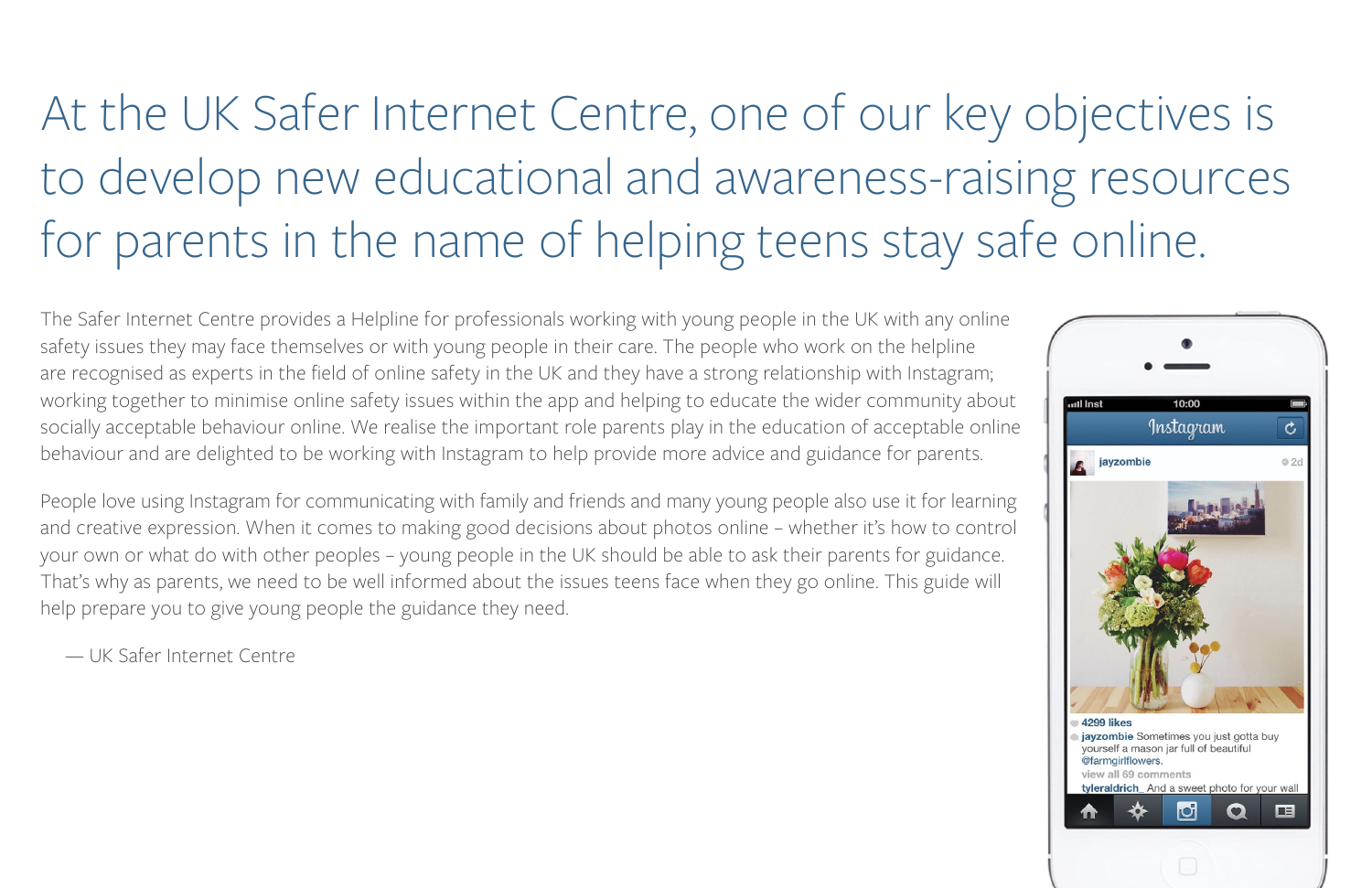## Top 5 questions parents have about Instagram

#### **1. Why do teens love Instagram?**

Because they love media, sharing it and socializing with it on their phones, and Instagram makes all that doable in a simple, eye-catching way. Teens like taking, cropping, enhancing, sharing and commenting on photos and videos. But the commenting isn't just commenting — in effect, they're socializing in mixed-media conversations that include plenty of likes and links too.

### **2. Does Instagram have a minimum age?**

Yes, it's 13, which is similar to most other online services. But Instagram doesn't ask users to specify their age, and there are many younger children who use the service, often with their parents' permission. Whether Instagram is "safe" depends more on how it's used than on the age of the user, but Instagram will delete underage accounts if they're notified and can verify that the users are under 13.

#### **3. What are the risks in using Instagram?**

Although there isn't anything inherently dangerous about Instagram, the main things parents worry about are typical of all social media: mean behaviour among peers and inappropriate photos or videos that can hurt a child's reputation or attract the wrong kind of attention. There is also a concern that strangers can contact teens directly. Young people can learn to manage these risks, which is why we've written this guide.

#### **4. How can my child report someone who's pretending to be them?**

As with all social media, being respectful of ourselves and others makes us safer. Our posts and comments reflect on us and others in our photos and videos. Whether serious or silly, they become part of our public image. Respecting others in how media is shared, tagged and commented on reduces risk. Sometimes people create fake accounts to humiliate or harass others. This kind of behaviour violates Instagram's community guidelines and you can report fake accounts here: [https://help.instagram.com/](https://help.instagram.com/contact/636276399721841) [contact/636276399721841](https://help.instagram.com/contact/636276399721841)

#### **5. Should my teen's profile be private?**

For many young people, part of the fun of Instagram is developing a big following – a good thing for parents and teens to talk about. Having a public account on Instagram means that anyone can follow you. A private account means that you have to approve anyone who wants to follow you, so many parents let their kids start using Instagram with a private account. But there isn't any guarantee that your child won't be seen on Instagram or any other photo-sharing service, because people post photos of each other. Even not having an Instagram account can't ensure that a child won't appear in a photo on there. How positive or negative a young person's experience is on Instagram or anywhere online depends as much on the person and his or her friends as on the app.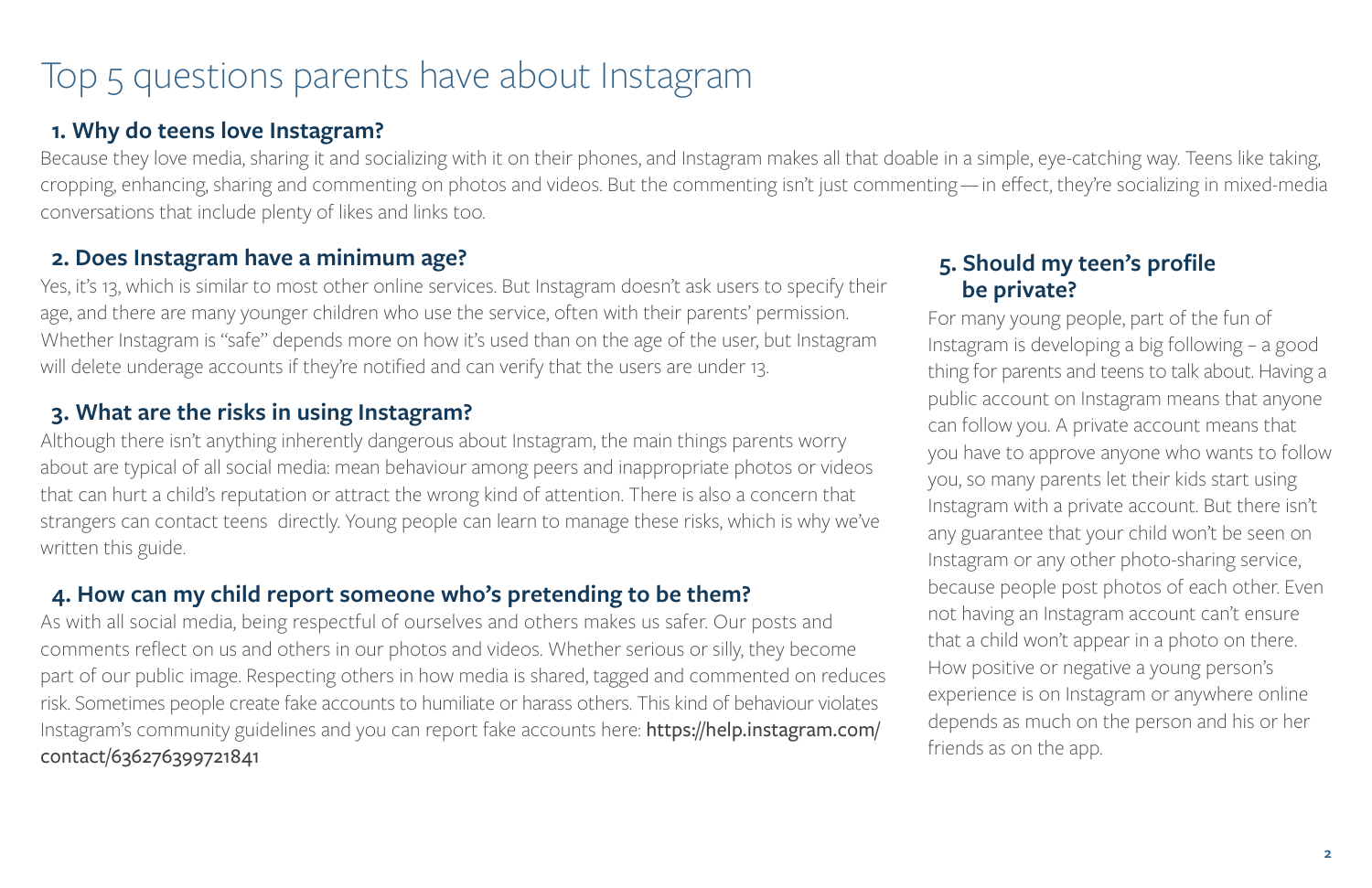Instagram is a simple photo and video-sharing app with a huge and growing following, especially among young people. Like everybody, teens use it to capture special moments, but also to have conversations in a fun way – using photos, filters, comments, captions, emoticons, hashtags and links to elsewhere to talk about things and share interests. It runs on the Apple iPhone, iPad and iPod Touch, as well as on Android phones.

Using Instagram is easy: You take a picture or up to 15 seconds of video and customise your media with filters and other enhancement tools. You add a caption and, for video, choose a cover frame to represent it. Then you hit Next (Android users, tap the green arrow) and choose how you want to share – just to your Instagram followers or outside the app, via email, Facebook, Twitter and other social media services.

Basically, there are three ways to share on Instagram: privately, publicly and directly. With Instagram Direct, you have the option to share a particular photo privately to a limited number of people (15 max.), whether or not you follow them or they follow you.

If your teens are using Instagram, the best way for you to learn about how it works is to ask them. Young people are often glad to teach their parents about their favourite sites and apps, and asking them about Instagram is not only a great way to learn about the app itself but also about how your children interact with their friends in social media. That's very individual, which is why we suggest that you ask them about it, but if you want a little general information about using and staying safe on Instagram, here goes:



 *Instagram lets you shoot video or still images.*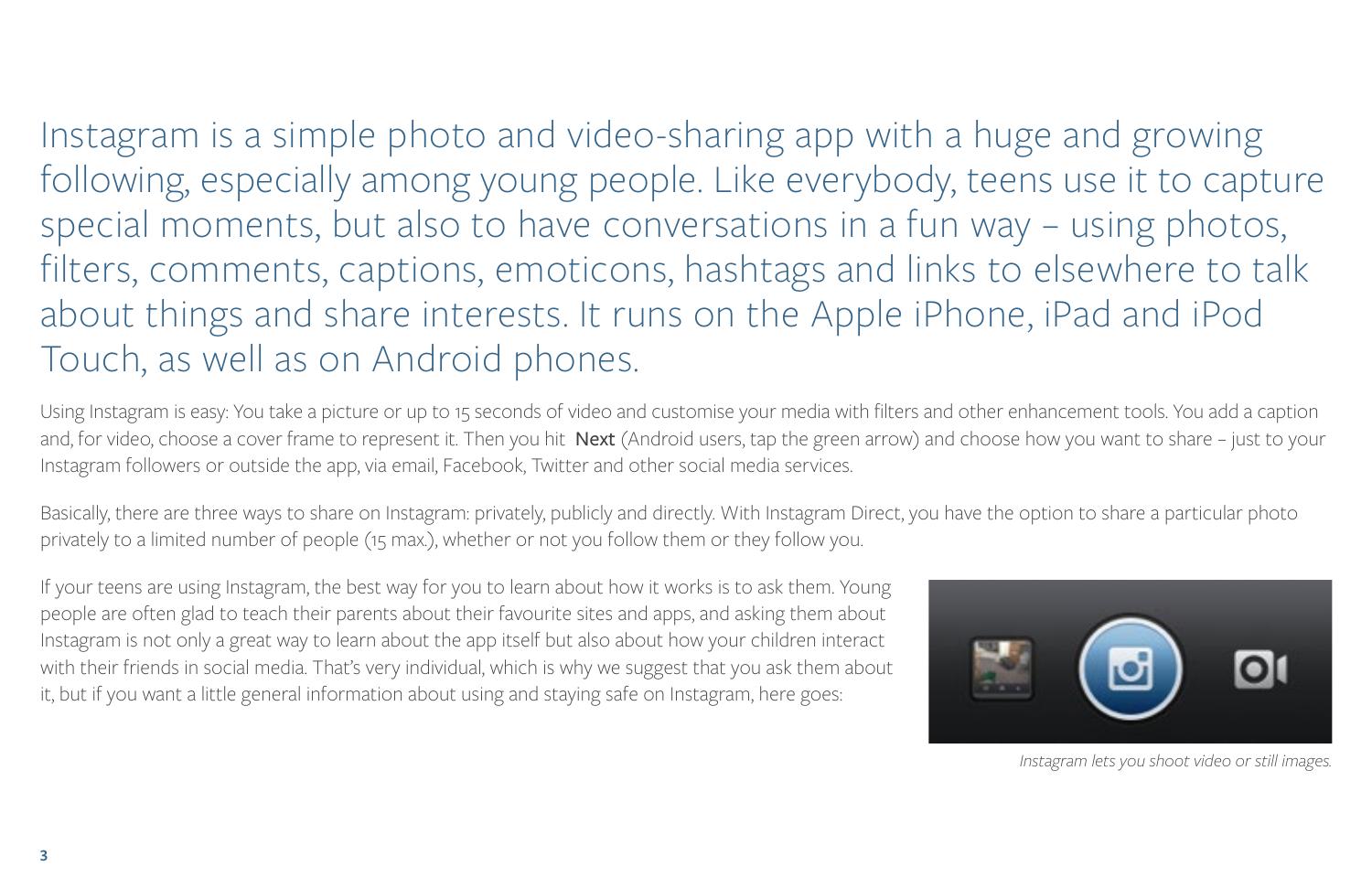# Responsible sharing

**You control your privacy.** By default, photos and videos you share in Instagram can be seen by anyone (unless you share them directly) but you can easily make your account private so you get to approve anyone who wants to follow you. To do that, tap Profile <sup>1</sup> on the bottom right, then Edit Your Profile next to your profile picture. Scroll down to see if "Posts Are Private" is turned on or off. If turned off, you can make your photos private by toggling the switch to on. (Android users, tap Profile **.** and Edit Your Profile. Be sure "Posts are Private" is checked.) [If you update or reinstall the app, make sure your settings are still the way you want them.]

**Instagram Direct is automatically private.** Anyone, including people you don't follow, can send you an image or video that only you and up to 14 other people can see or comment on. If you follow that person, the image will be sent to your Direct folder. If you don't follow the person, it'll arrive in a Request folder, and that person's Instagrams will keep going to your Requests folder until you approve that person. If you choose to ignore the person, he or she won't be able to send you an Instagram unless you go back and change that setting later.

**Privacy can't be perfect.** Even if your posts are private, your profile is public (anyone can see your profile photo, username and bio). You can add up to 10 lines of text about yourself, so parents and kids may want to talk about what's appropriate to say on their bio screens.

**Respect other people's privacy.** If someone else is in a photo you post, make sure that person's OK with your sharing or tagging them in it.

**Your posts have impact.** Think about how media you post affects others—whether they're in there or not. Sometimes it's the friends not in the photo or video who can be hurt, because they were excluded.

**Think about your location-sharing.** The "Add to Photo Map" feature gives you the option of adding a location to a photo. It's turned off by default, but it's "sticky"—so, once turned on, it stays on until you turn it off. You can always turn it back on but, for each posting you share, think about whether you really want people to know where it was snapped or recorded.

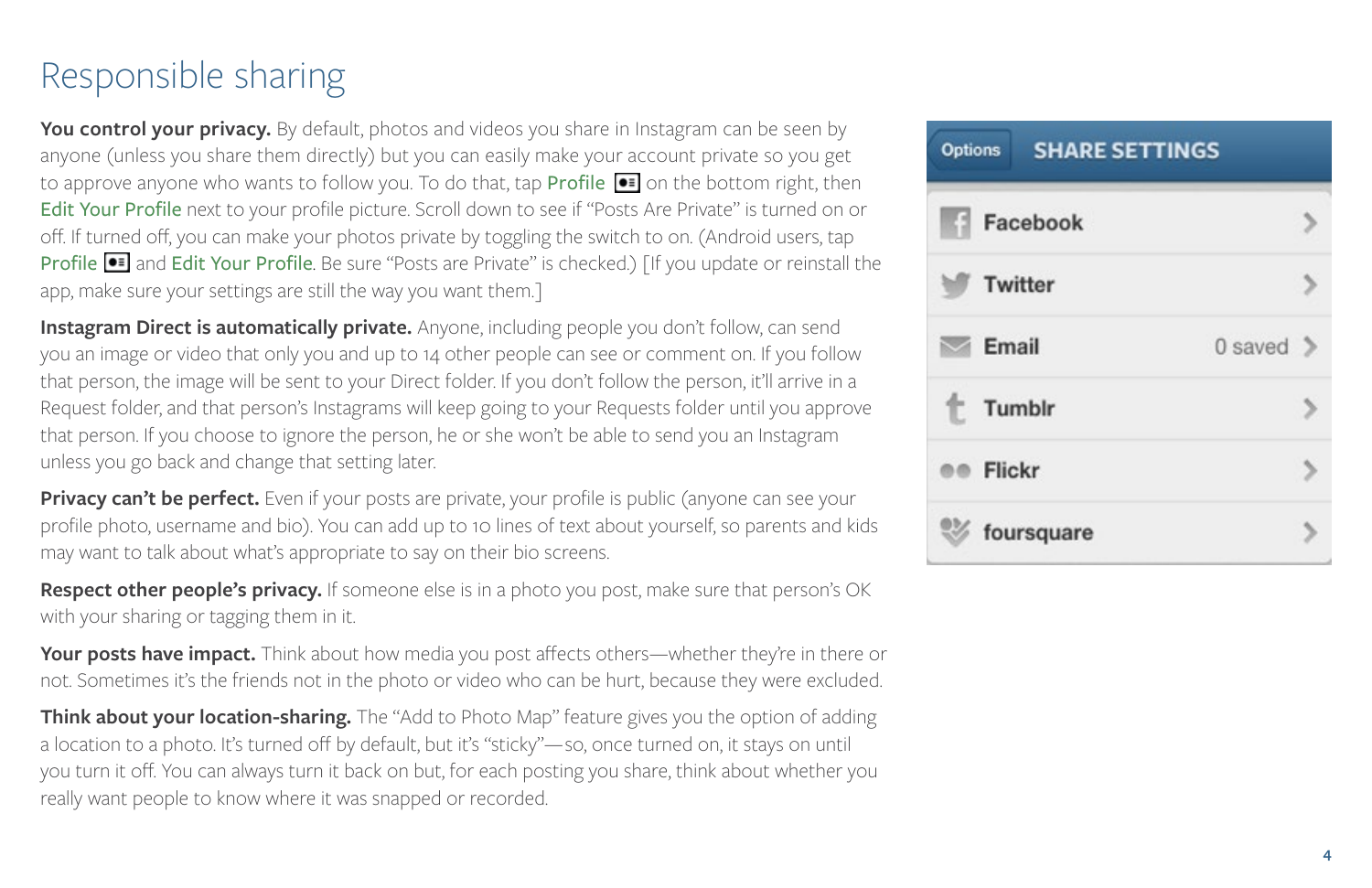**Sharing beyond Instagram.** By default, your media is only shared on Instagram, but you have the option to share more widely by clicking on "Email", "Facebook", "Twitter" etc., then Share. If you do share elsewhere, be aware of the privacy settings on that service. For example, unless your profile is private, Twitter shares to everyone by default. Facebook, by default, will share media posted from Instagram to friends only. But after you've shared on Facebook, you can change that setting on Facebook by selecting it and changing the audience. Take a look at the UK Safer Internet Centre's 'Safety Features on Social Networks' for more information on settings for other apps and sites: <http://bit.ly/1wtWyep>

# How you represent yourself

**Your media represents you.** That probably seems obvious, but remember, it can keep on representing you well into the future, because content posted online or with phones is pretty impossible to take back. So it's a good idea to think about how what you post now will reflect on you down the line. If you think that it might hurt a job prospect, damage a relationship or upset your gran, consider not sharing it.

**Manage your visibility.** The photos you're tagged in (videos can't be tagged) appear in the "Photos of You" section of your profile (for now, Photos of You is only available for the iPhone and Android apps). They can be visible to anyone unless your account is private. Others can tag you in photos they post, but, if you don't like the way you're shown, you can hide a photo from your profile or untag yourself (it'll still be visible on Instagram but not associated with your username and not on your profile). If you don't want photos to appear in Photos of You automatically, you can prevent that by turning off "Add Automatically"– just tap Profile  $\blacksquare$ , then the Photos of You tab  $\blacksquare$  and the gear button  $\Omega$  and choose "Add Manually." (Android users, tap the Photos of You tab  $\blacksquare$ , then the three small squares  $\left| \cdot \right|$ .)

**Consider the whole image.** What's in the background of a photo or video could indicate where it was taken or what the people in it were doing at the time. Do you want to convey that information?

Your media could show up anywhere. Instagram videos can be embedded in any website, and it's important to remember that anything digital can be copied and shared by others. So even if you limit the audience, be careful not to share anything that could be a problem if someone were to pass it around.

Use a strong password, and don't share it. This gives you some control over how you're represented in social media because other people won't be able to use your password to impersonate you. Also, use different passwords for different services (to make sure your passwords are strong why not use Norton's free Password Generator: <www.pctools.com/guides/password/>).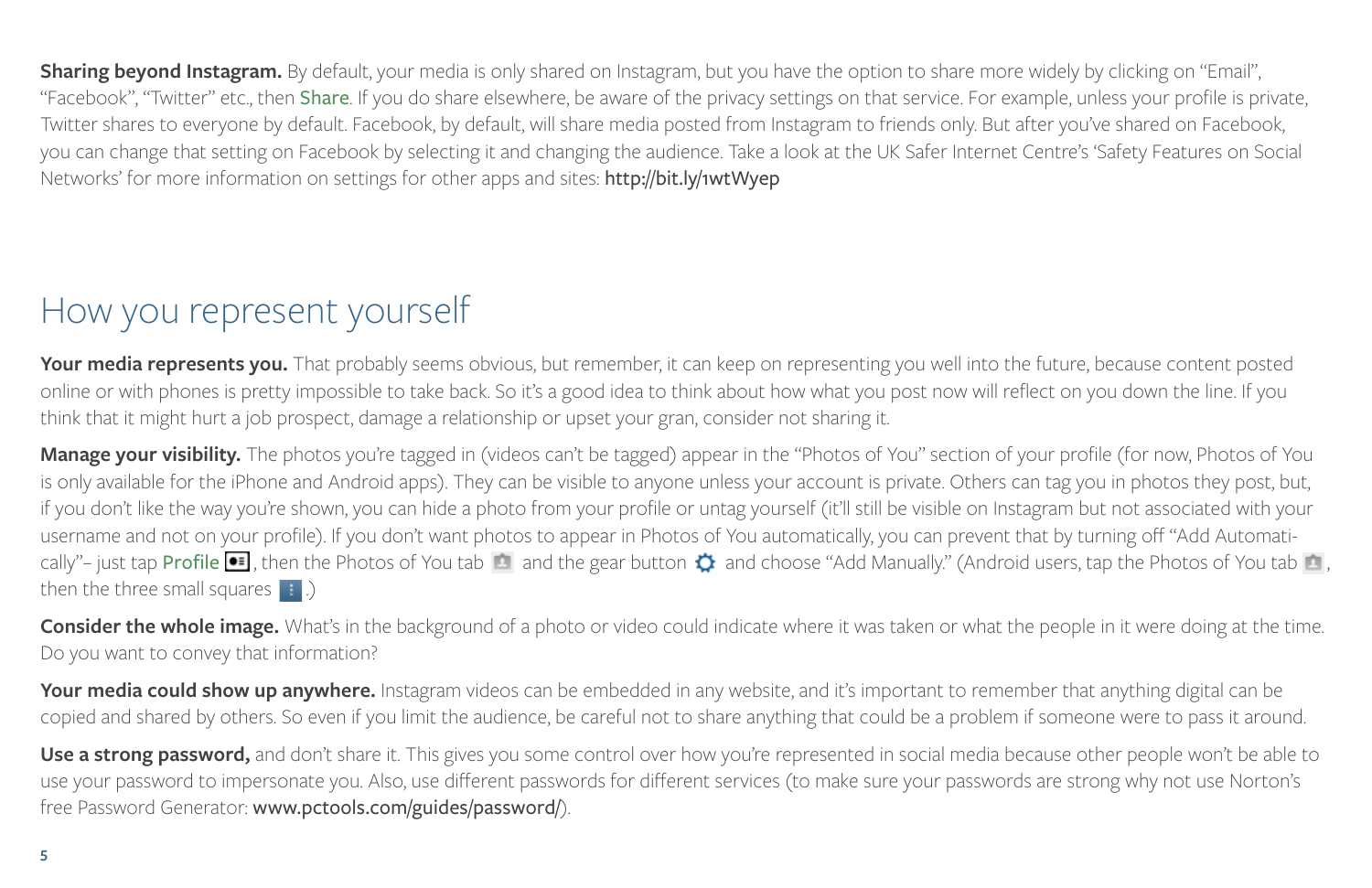# What to do if you're being harassed

You can untag yourself. Only the person who posts can tag people in the post, but, if that person's profile is public, anyone tagged by the poster can untag themselves. You can untag yourself by tapping on your username in a post, but only if the post is public or if you follow the person who tagged you.

**Block someone if necessary.** If someone is harassing you, such as repeatedly tagging you in photos you don't like, sending you a lot of direct messages or trying to engage you in a creepy conversation, you can block them so that they can't tag you, contact you directly or mention you in comments. They also won't be able to see your profile or search for your account. To block a user, go to his or her profile and select the Menu button  $\mathbb{C}$  in the top-right, then select Block User. (Android users, go to the profile you want to block and tap the three small squares  $\cdot$ . Select Block User.)

You can delete your posts. If you ever want to delete one of your own pictures or videos, just click on the three dots in the bottom-right corner under it (see screenshot) and select Delete. That menu also lets you share or email your post. But if you're sharing media on Facebook, Twitter or other services, deleting from Instagram doesn't delete them elsewhere.

Be picky about who you share with. Instead of sharing a photo with all of your followers, you can select who can see it. Click on the Instagram Direct icon in the top-right corner and choose whom to share it with (up to 15 people).

**Flag problematic posts.** You can report other people's inappropriate photos, videos or comments, or users who violate Instagram's community guidelines. Just click on the dots at the bottom of the screen below the post, then on Report Inappropriate. If it's urgent, email Instagram from the Help Centre. You can find the Help Centre by tapping Profile  $\blacksquare$ , then the gear button  $\bullet$ . (Android users, tap Profile  $\blacksquare$ , then the three small squares  $\blacksquare$ .) That takes you to a screen where you can click Support.



**Ignore messages in your "Requests" list.** When photos or videos are sent to you, only those from people you follow go to your Direct folder. Photos from anyone else go to your Requests folder. So if you don't want to receive an Instagram from anyone you don't know, ignore any images in your Requests folder. If you ignore them for two weeks, the content will just go away. If you only want to see images from people you know, limit who you follow.